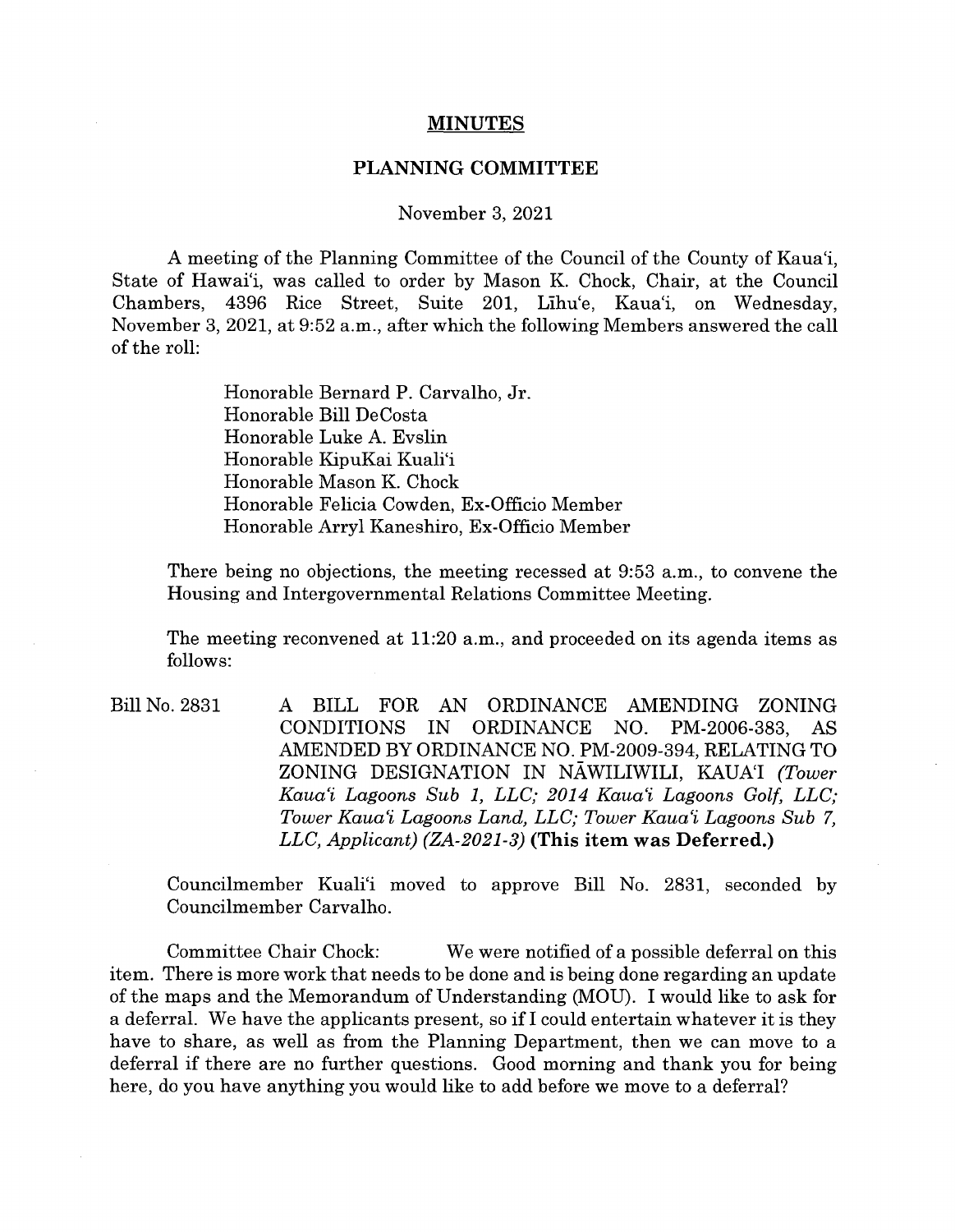MICHAEL BELLES *(via remote technology):* Good morning, Chair and Planning Committee Chair Chock. Can you hear me okay?

Committee Chair Chock: Yes.

Mr. Belles: Great. Good morning, Members of the Planning Committee and the entire County Council. For the record, my name is Michael Belles, representing the applicant. Sitting behind me, you have the usual cast of characters here, the Director of Construction Gary Siracusa, sitting across from him is Rebecca Candilasa who is the senior planner from Wilson Okamoto & Associates Incorporated, and sitting across from me is my partner at the law firm, Belles Graham. Thank you very much for giving us this opportunity and simply stated, following the last meeting it was clear to us that with the litany of ordinances that have been adopted since 1986 through very recent years, coupled together with the number of entitlements that have been approved for this property, including Special Management Area (SMA) permits, use permits, variance permits, Class IV zoning permits, any number of entitlements and permits that it is clear that over time, almost thirty (30) years, there are inconsistencies and issues that need to be reconciled. Thanks to Councilmember Evslin, we began a discussion and debate at the very first meeting dealing with roadways and access, which we responded to with a memorandum prepared by Mr. Graham. The intent following our last meeting was to similarly follow-up and be responsive and taking the initiative by coming up with a MOU as expressed by both the Chair of the Council and the Planning Committee Chair, which is that having a MOU, which has the chronology of all the ordinances and entitlements, reconciling the various issues, also where there are voids and gaps. One that was pointed out in the last meeting is "what is a passive park?" Let us come up with a definition that we can work with, and we were hoping or optimistic that we would have a draft by late last week or at the very latest this Monday, but we realized as we are speaking, we are still having exhibits that are going to be attached to the MOU revised. We want to revise some additional language based on information that has been newly discovered based on records and files. We believe that it would be in everyone's best interest for us to defer this until the next meeting on November 17th and we believe that would give us sufficient time to come up with a draft that we feel comfortable with and that is right, as opposed to one that may prove to be problematic, which we believe is the case right now-that is no fault of anyone-it is just that with the latest information that we have available, we believe we can improve on the draft that we have right now. We appreciate the help and support that we have from the Planning Department and working closely with the Deputy Planning Director, as well as the Coastal Zone Management (CZM) and SMA inspector, Mr. Milnes. Based on their feedback, we believe that we have a good running start to come up with a MOU that will help correct inconsistencies, fill voids, and give everyone a better understanding of what not only has happened historically, but what is happening now as we look towards the future to avoid future problems, future interpretations, and future pauses on any other activities involving this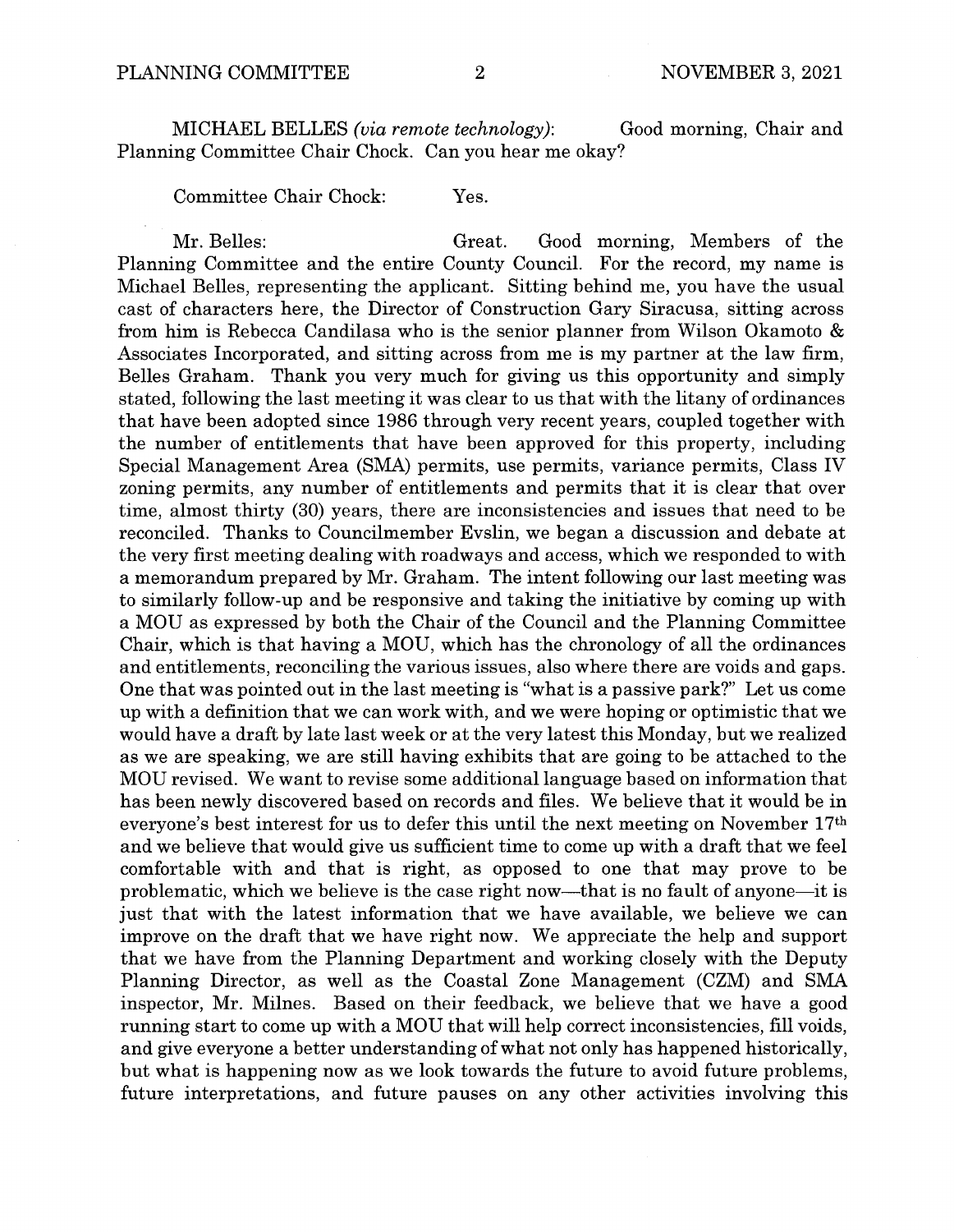project. Thank you for your consideration and we would humbly request that this item be deferred until the next meeting on November 17th. Thank you very much.

Committee Chair Chock: Thank you. Jodi, if you have any other comments prior to opening up for final comment or questions from the Members, then we will defer.

JODI A. HIGUCHI SAYEGUSA, Deputy Planning Director *(via remote*  Nothing much to add, other than we have been trying to work towards coming to some sort of understanding with the applicants related to certain items that we have been following-up on with the lateral access, signage, et cetera. We are also in agreement for additional time, so that we have an opportunity to formalize an agreement and wrap up any other investigations that we have been doing.

Committee Chair Chock: Thank you. Are there any questions from the Members before we call for a deferral? Councilmember DeCosta.

Councilmember DeCosta: I have a question for Michael. I have your name correct this time, I did not have to go with your color of your *aloha* shirt. Where are you Michael?

Mr. Belles: Yes, sir.

Councilmember DeCosta: Thank you. I would like to ask you a question. I also found out the meaning of passive park. I got to tour the property for the first time. I went there and took it upon myself to look at the place—the easement and access. I walked to the beach that I have never seen before—Running Waters—and I saw the pavilions and showers. My question to you is, at the second pavilion by Running Waters, there is a nicely maintained grassy area where I saw two (2) people having a picnic, are you planning to keep that area nice like that on the second area of the pavilion?

Mr. Belles: Yes, sir, Councilmember DeCosta. The intent is that around both pavilions, wherever we have room to maintain the property better to allow for more people to enjoy the pavilions in the areas immediately around itthat is our intention.

Councilmember DeCosta: I want to tell you that I was impressed. I might have been hard on you at the last meeting, but this time when I looked for myself, I am very impressed, Michael. Thank you.

Mr. Belles: for your comments. On behalf of my client, I thank you very much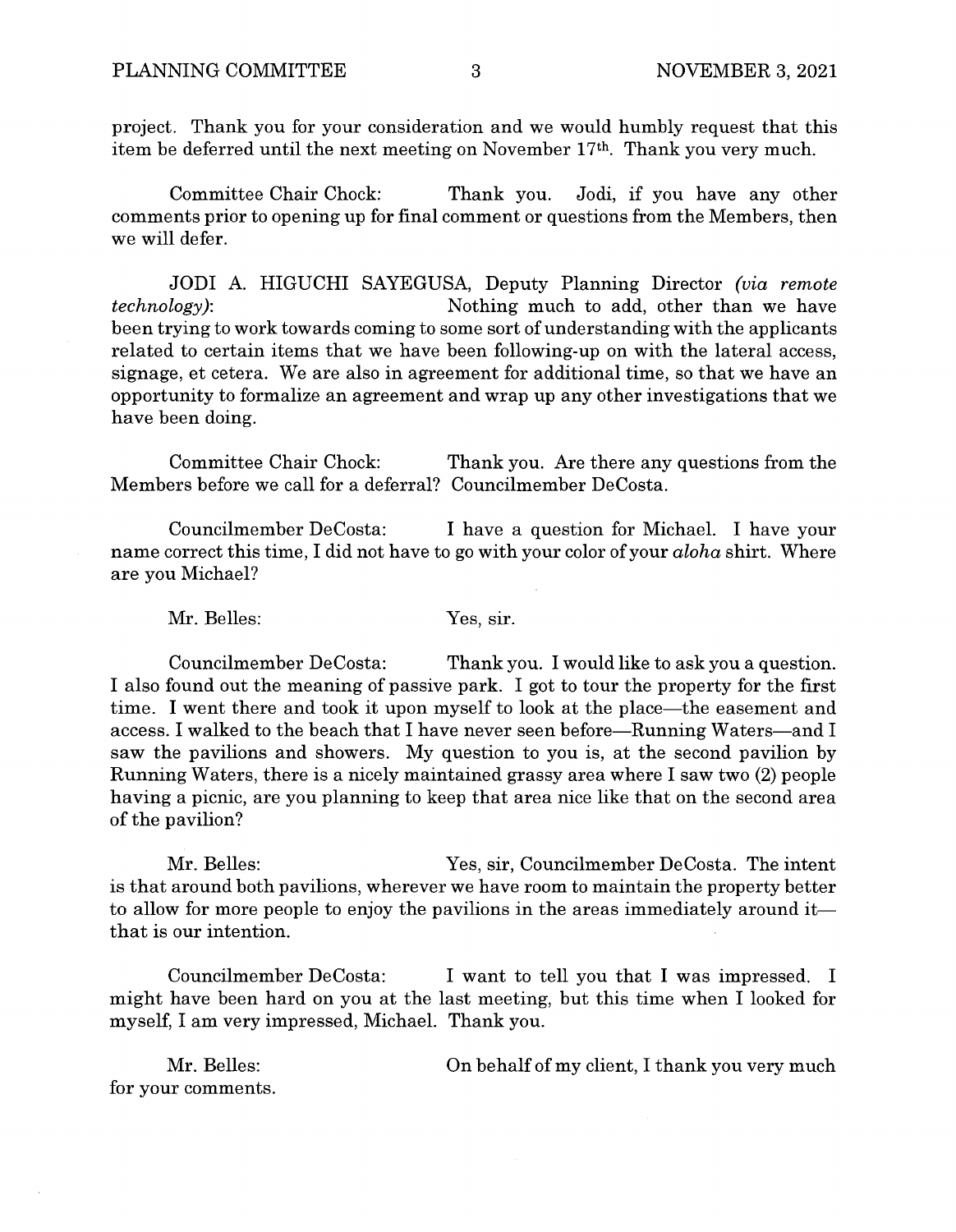Committee Chair Chock: Thank you. Councilmember Cowden.

Councilmember Cowden: I want to briefly express my appreciation to<br>the applicant also. I feel like the quality of the documents that you give I feel like the quality of the documents that you give us ... acknowledging Gary for the time he took and seemed to be very available on an ongoing basis. I walked close to ten (10) miles at the loop, there is quite a lot available for people. I appreciate that you are going to make a MOU so it is clear. It has been a pleasure to work on this particular one—it has been easier than most, so I just want to acknowledge that. Thank you.

Committee Chair Chock: Thank you. Are there any further questions? Councilmember Evslin.

Councilmember Evslin: I will do the same and not ask a question here, but I want to say thank you for working so well with us here. We are all working towards the same outcome, which is clarity and that this amendment does rest on something like thirty (30) years of other amendments and looking through the history, this property has gone through a number of iterations. I think it is important to get some clarity on these terms. It is great to hear that what you told to Councilmember DeCosta about the grass around the passive park being available for the public to use, so more clarity on what public access is open, I appreciate that. I am looking forward to our next meeting in two (2) weeks. Thank you Chair for letting me not ask a question.

Committee Chair Chock: questions and discussion. Thank you. I think we have taken care of

Councilmember Kuali'i moved to defer Bill No. 2831, seconded by Councilmember Carvalho, and carried by the following vote:

| FOR DEFERRAL:                         | Carvalho, DeCosta, Evslin |                      |
|---------------------------------------|---------------------------|----------------------|
|                                       | Kuali'i, Chock            | $\text{TOTAL} - 5$ , |
| <b>AGAINST DEFERRAL:</b>              | None                      | $\text{TOTAL} - 0.$  |
| <b>EXCUSED &amp; NOT VOTING: None</b> |                           | $\text{TOTAL} - 0.$  |
| RECUSED & NOT VOTING: None            |                           | $\text{normal} = 0.$ |

Committee Chair Chock: The motion passes.

The Committee proceeded on its agenda item, as shown in the following Committee Report, which is incorporated herein by reference: